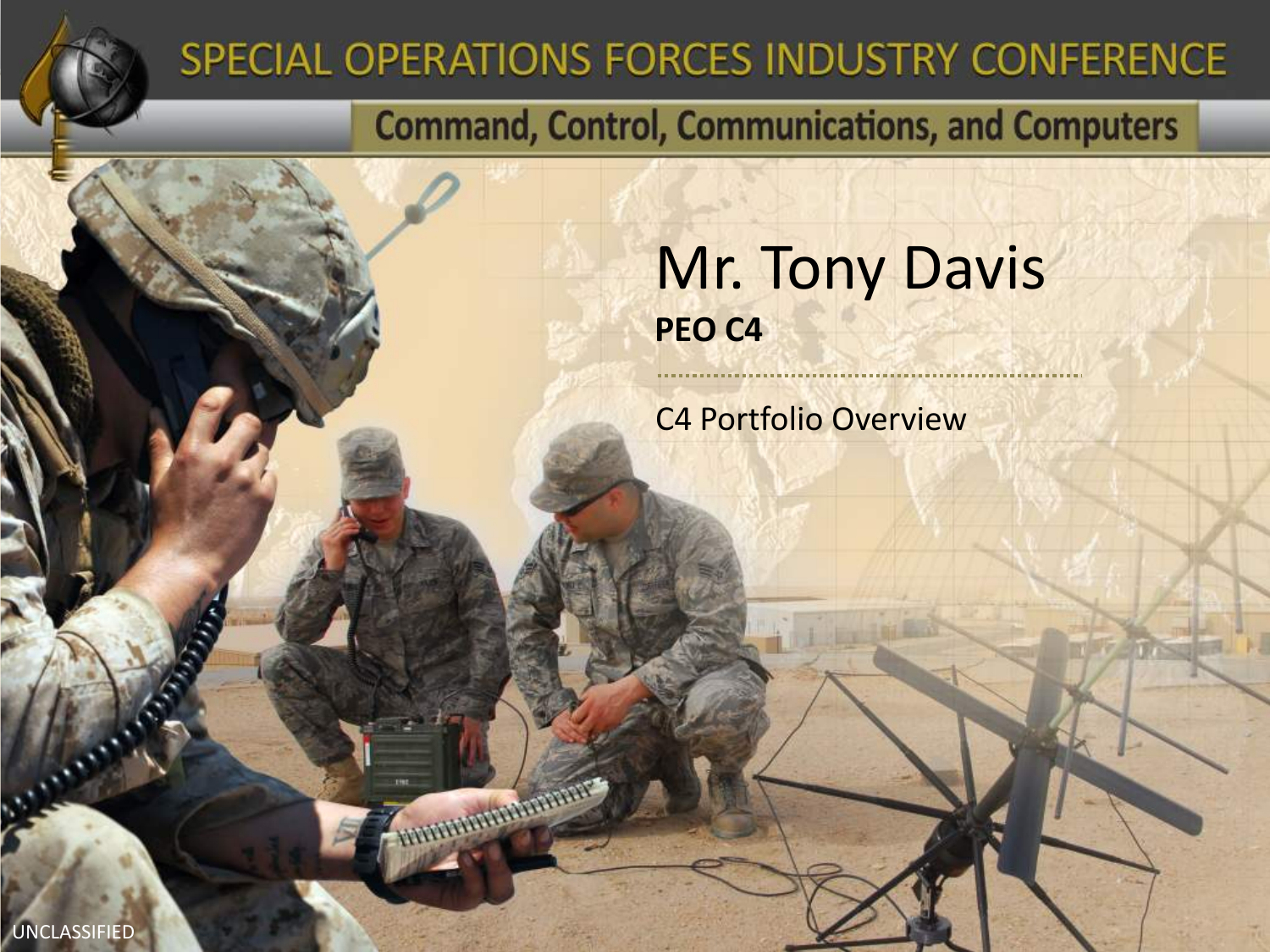#### **TACTICAL COMMS**

**SOF Tactical Comms**





**Blue Force Tracking**



**Joint Tactical C4I Transceiver System**



**Advanced Special Operations Management System**



**Next Generation Loudspeaker System**



**Mobile Communications Initiative**

#### **ENTERPRISE NETWORKS**





**C4 and Intelligence Automation Systems / Special Operations Command Research, Analysis, and Threat Evaluation System Distributed Data Center**



**Media Production Center**



**Civil Affairs Data Management Processing System**



**Military Information Support Operations-Print**



**Military Information Support Operations-Enterprise**



**Tactical Local Area Network** 





**Radio Integration System**



**MWARROOT City Abellian** (Del Literaturisch) SDN-LINGVIOL **10M Externion Facture** 

SCAMPI **(not an acronym)**

**SOF Deployable Nodes / Product Distribution System / Mobile SOF Strategic Entry Point**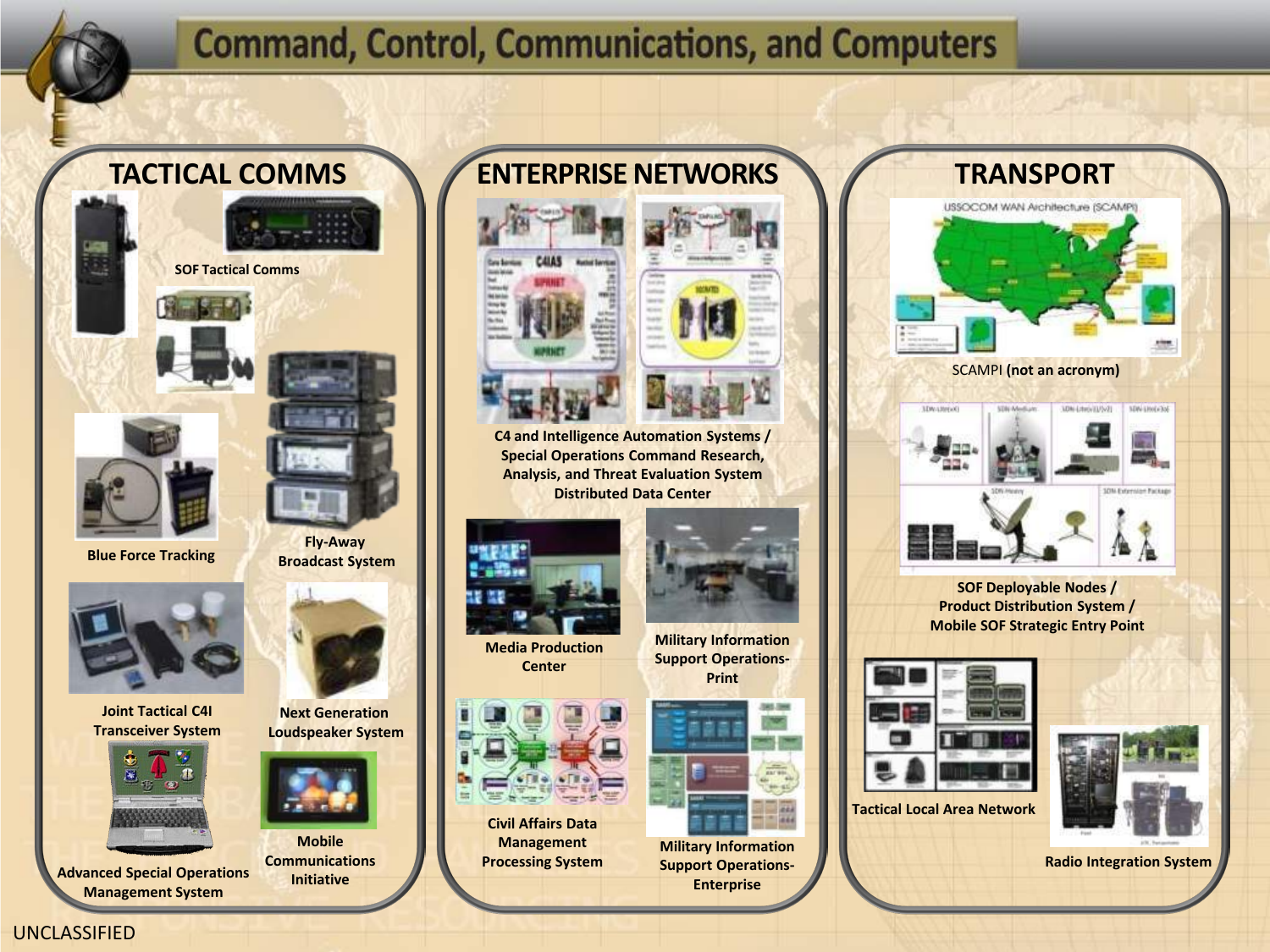# Org Chart

**PEO C4 (Tony Davis)**

**Deputy PEO C4 (Deb Woods)**

**Enterprise Networks (Caryn Bain)**

- **C4I Automation System (C4IAS)**
- **Spec Ops Command Research, Analysis, and Threat Evaluation System (SOCRATES)**
- **Media Production Center (MPC)**
- **MISO Print System (MISO-P)**
- **MISO Enterprise (MISO-E)**
- **Civil Info Management Data Processing System (CIMDPS)**

**Tactical Comms (Scott Brown)**

- **SOF Tactical Comms (STC)**
- **Blue Force Tracking (BFT)**
- **Joint Tactical C4I Transceiver System (JTCITS)**
- **Fly-Away Broadcast System (FABS)**
- **Next Generation Loudspeaker**
- **System (NGLS)**
- **Mobile Comms**
- **Initiative (MCI)**
- **Advanced Special** 
	- **Operations Management System (ASOMS)**

**Transport (LtCol Rod Lewis)**

- **SCAMPI (not an acronym)**
- **SOF Deployable Node (SDN)**
- **Product Distribution System (PDS)**
- **Tactical Local Area Network (TACLAN)**
- **Radio Integration System (RIS)**
- **Mobile SOF Strategic Entry Point (MSSEP)**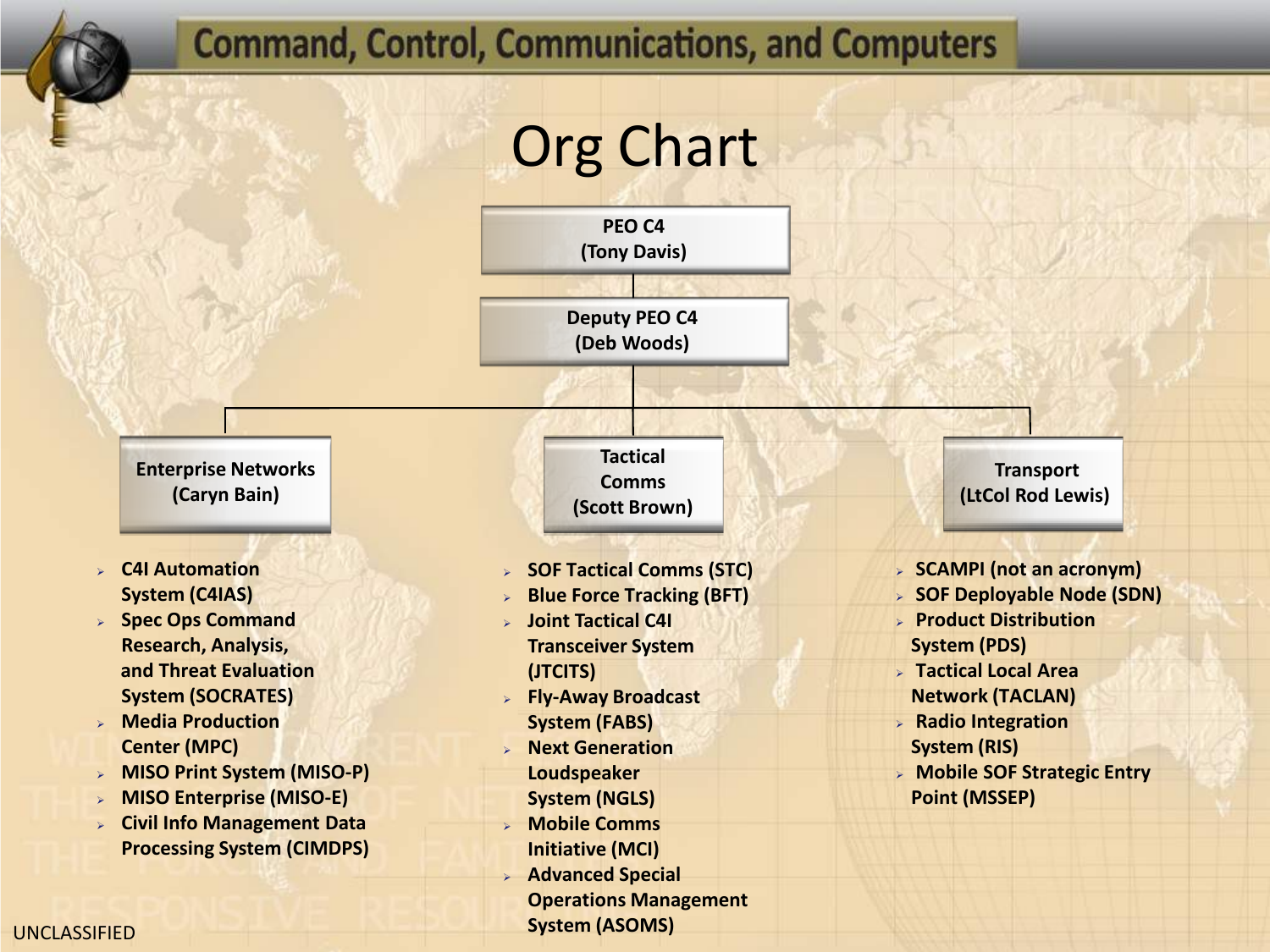### Increasing Demand/Complexity

- **Big pipe and multiple classifications to small teams in austere locations**
- **Enterprise services to TSOCs and deployed forces supporting COCOMs**
- **Video and other big data critical to decision making/situational awareness**



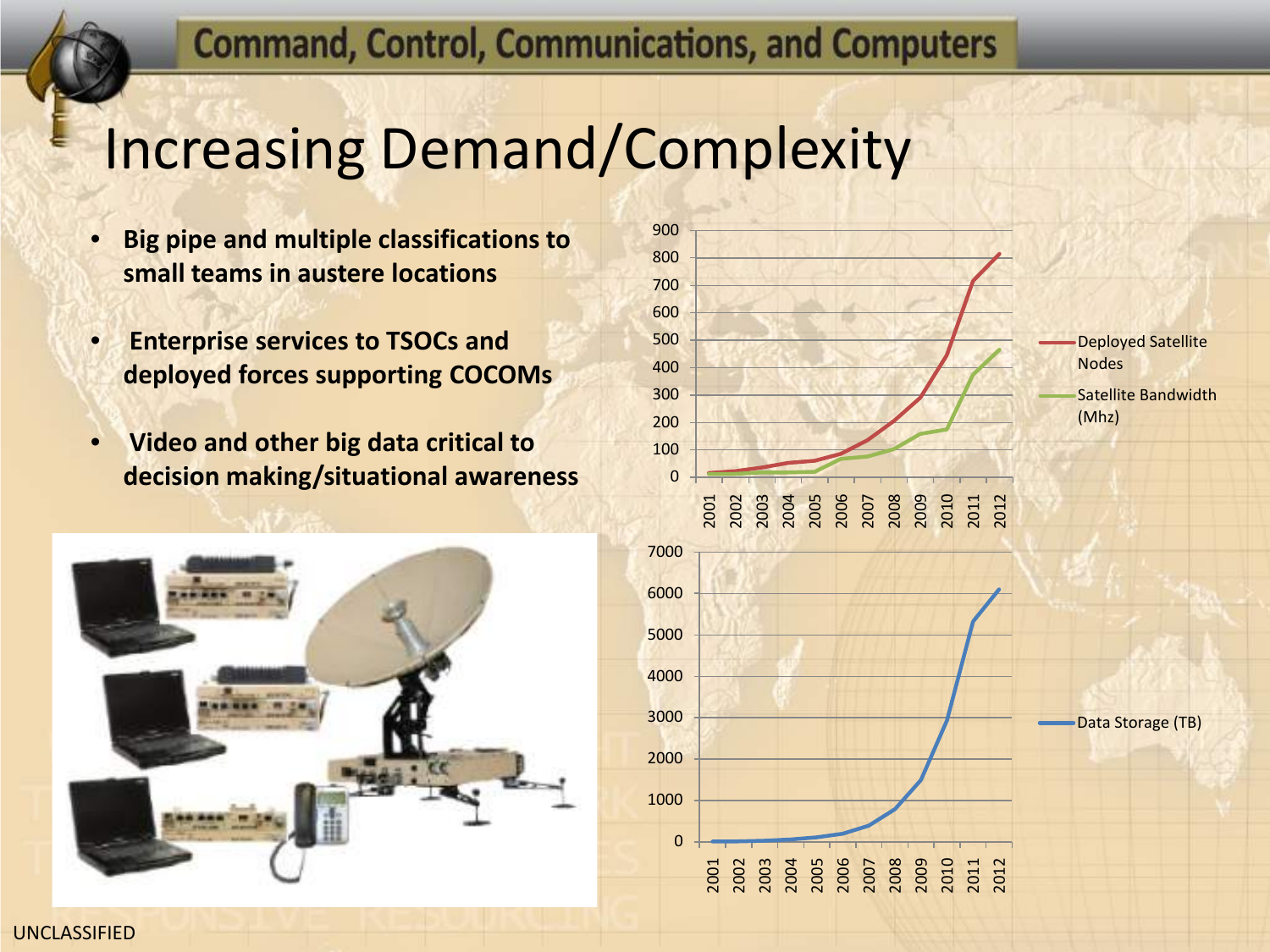# Tactical SATCOM

- Wide Band SATCOM On-The-Move (SOTM)
	- **High bandwidth, SATCOM ,Transport Capability**
	- **Secure voice, data, and FMV situational awareness**
	- **Modular and tailorable packaging**
	- **SOF Information Environment reach-back from a mobile platform**
	- **IP-based technology**
- Deployable/mobile 3G/4G infrastructure
- Next generation crypto products
- Wideband SOTM-Ground capability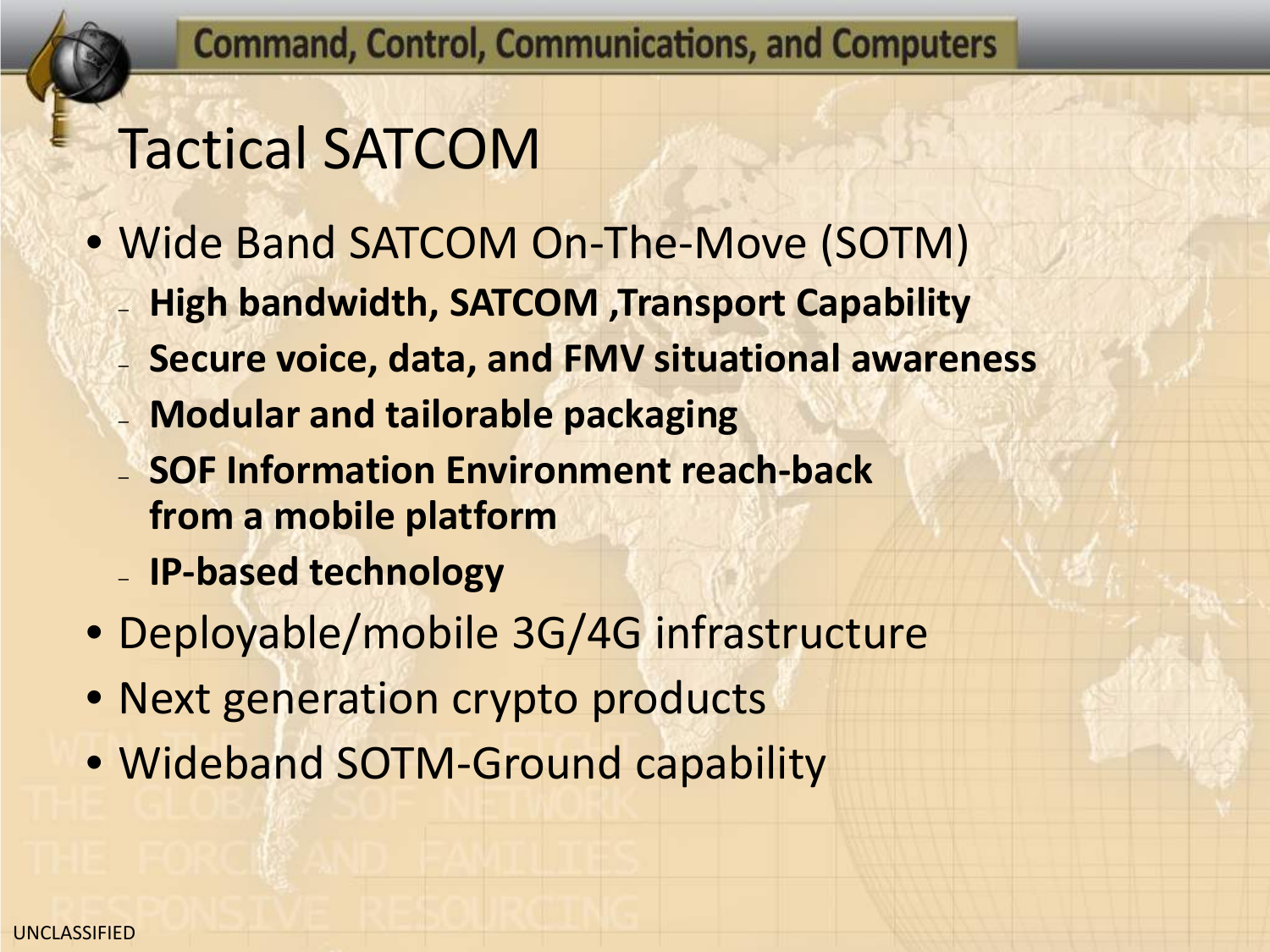## Maritime Operations

- USS Ponce
	- **Dedicated Afloat Forward Staging Base**
	- **Shared multi-mission platform**
- SOF requirement for dedicated pipe > existing shipboard comms
- Roll-on, roll-off capabilities for multiple Navy/USMC platforms



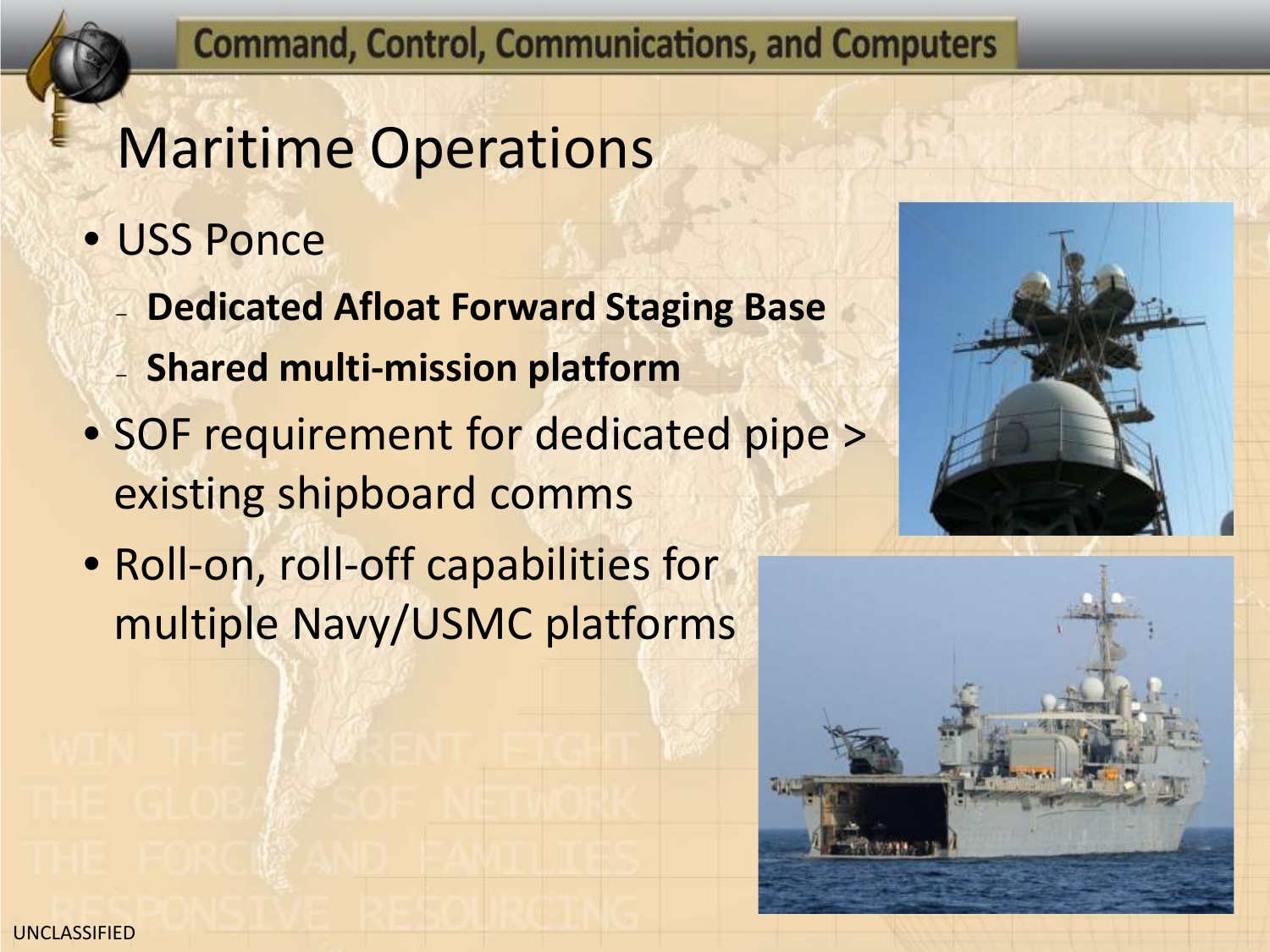# Tactical Comms

- **Software-defined radios with SOF-unique applications**
	- **Type-1 encryption**
	- **Handheld/manpack/fixed mount/individual**
	- **Network extension and flexibility, IPv6**
- **FY13 Next Gen Radio market research**
	- **C2 + SA**
	- **Agility and Adaptability**
	- **Survivability and Sustainability**
- **Secure Wireless Mobile Ad-hoc Networking (MANET)** 
	- **Man-portable, Airborne, and Fixed**
	- **High throughput (up to 30 Mbps) wireless network without relying on existing fixed infrastructure**
	- **Multiple bands**
	- **Software configurable**





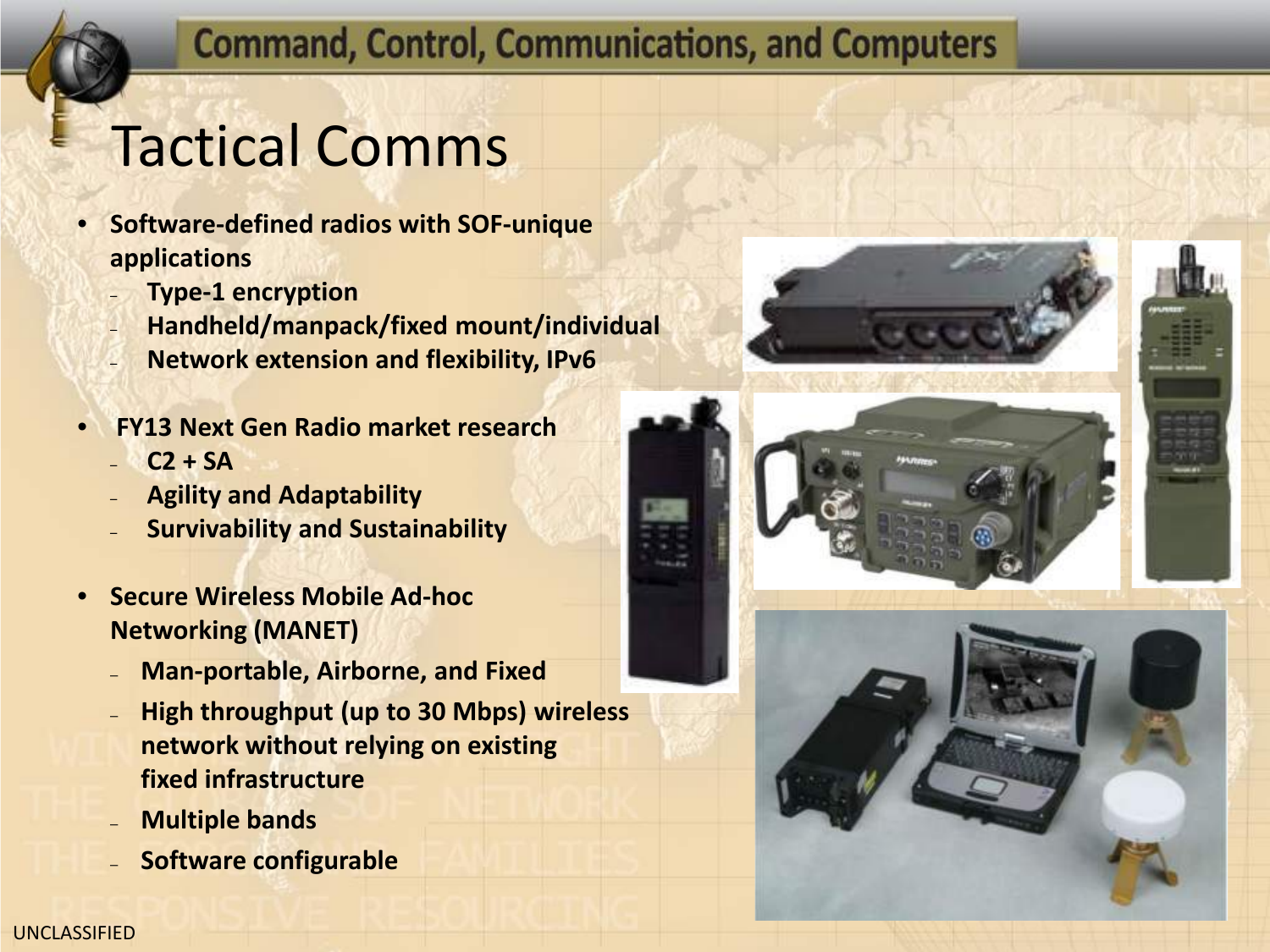**Loon** Group

by Google

lail

## Mobile Comms Initiative

- **Secure mobile access to apps and data** – **App repository and data sources**
	- **COTS smart device through commercial/Government networks**
- **FY13 efforts**
- **Implement app dev environment**
- **Facilitate innovative development efforts**
- **Research intersection with TACLAN FCD**
- **Assess ability to transition COTS solutions to tactical environment**